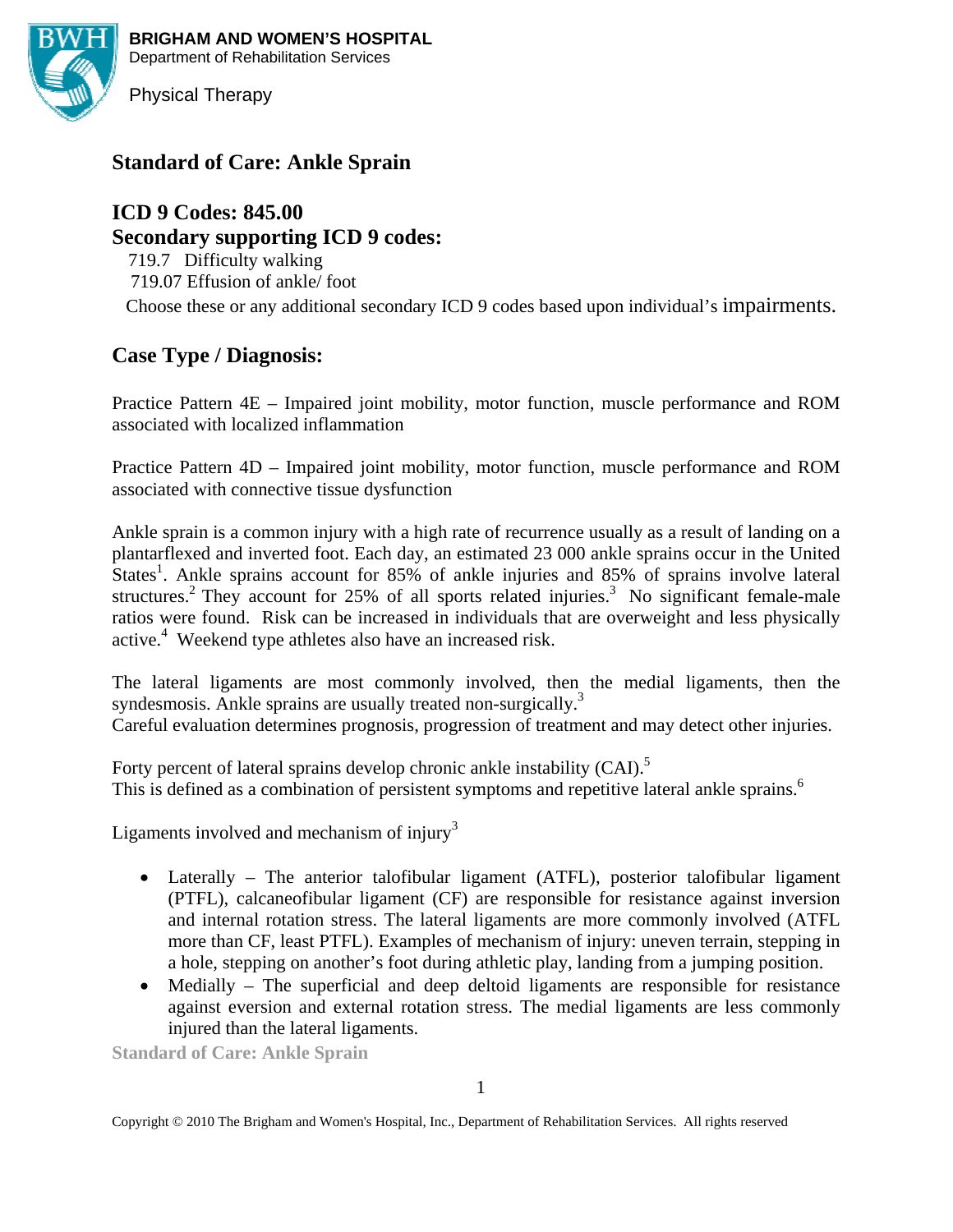• Syndesmotic Injury: The ATFL, PTFL, transverse tibiofibular ligament, interosseus ligament, interosseus membrane are responsible for maintaining stability between the tibia and fibula. Syndesmotic injuries can occur with forced external rotation of the foot or during internal rotation of the fibula on a planted foot. This injury is common in skiing and contact sports.

Degree of Severity of Ankle Sprains<sup>7</sup>

- Grade I mild stretch, no instability, single ligament involved (usually ATFL), minimal swelling, no point tenderness.
- Grade II large spectrum of injury, mild to moderate instability, complete tearing of ATFL or partial tearing ATFL plus calcaneofibular ligaments, localized swelling.
- Grade III significant instability, complete tear anterior capsule, ATFL and calcaneofibular ligaments, diffuse swelling both sides Achilles tendon, possible tenderness medially and laterally

With a ligamentous injury there may also be a disruption of the joint afferents. This would lead to a decrease in the proprioception and joint position sense and a decrease in ability to make postural adjustments of the foot before ground contact. The strength of the ankle evertors – peroneal longus and brevis- are important in supporting the lateral ankle after an inversion injury.<sup>8</sup>

The aim of rehabilitation is to restore normal function to the ankle and surrounding tissues. Immediate protected exercise promotes healing by the formation of dense connective tissue.<sup>9</sup>

# **Indications for Treatment:**

Patients can be referred with an acute, sub-acute or chronic injury. Treatment will depend on duration and intensity of symptoms. Chronic problems can include pain, reoccurring sprains and ankle instability.

# **Contraindications / Precautions for Treatment:**

- Fracture
- Tumor at ankle or foot
- Tendon tears or tendonitis current or past
- Avoid positions which increase swelling or pain
- Refer to modality practice standards for other specific contraindications and precautions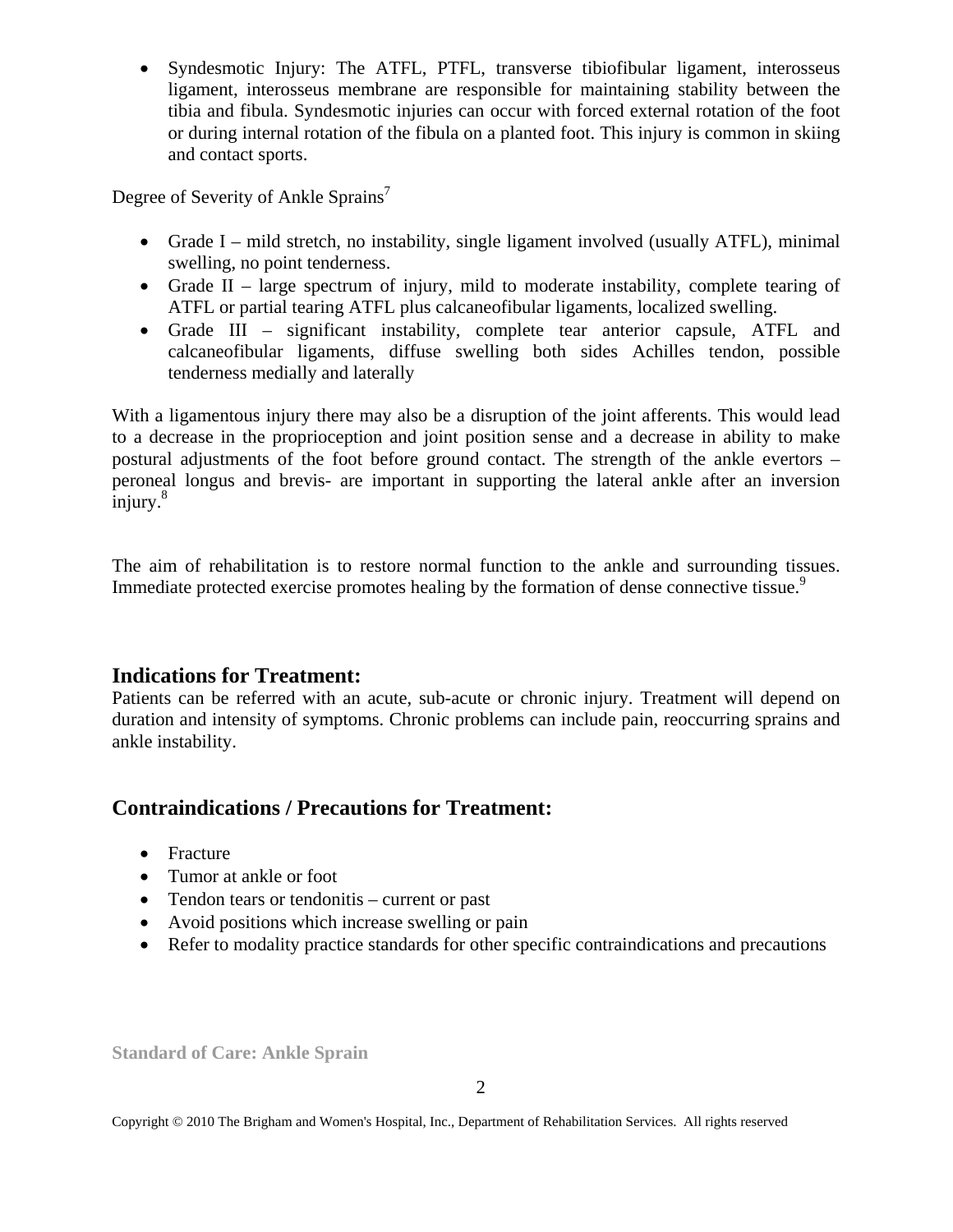# **Evaluation:**

**Medical History**: Review medical history questionnaire (on an ambulatory evaluation), patient's medical record and medical history reported in the Hospital's Computerized Medical Record. Review any diagnostic imaging, tests, work up and operative report listed under LMR.

**History of Present Illness**: Interview patient at time of examination and include onset, acute, subacute, or chronic, duration of symptoms and mechanism of injury. Inquire and document if there was a deformity or locking at the time of injury and whether the patient was able to immediately weight bear on the extremity or continue the activity after the injury. Include any previous ankle sprains or fractures or past treatments for ankle pathology.

**Social History**: Review patient's home, work, recreational and social situation. Specifically ask about weight-bearing activities and types of independent exercise.

**Medications:** NSAID's and/or analgesics (OTC, prescription), oral and/or injections

## **Examination:**

This section is intended to capture the most commonly used assessment tools for this case type/diagnosis. It is not intended to be either inclusive or exclusive of assessment tools.

**Appearance**: Note presence of effusion and document figure 8 measurement. Note discoloration, rubor, ecchymosis, symmetry in contour, presence of scars/incisions, blisters, calluses, corns and toe deformities. Note alignment of calcaneous, and of subtalar joint. Note dorsalis pedis and posterior tibialis pulses.

**Pain:** As described using VAS. Note location, description and activities that increase or decrease symptoms. Pain is often located at area of ATFL for lateral and syndesmotic injuries.

Palpation: Palpate anterior and posterior talofibular, calcanealfibular and deltoid ligaments, Achilles tendon, anterior, medial and lateral musculature, medial and lateral malleoli, and the  $5<sup>th</sup>$ metatarsal base. (Note which sites are tender to touch; rate tenderness as mild, moderate, severe).

**Range of motion (ROM):** Measure active and passive dorsiflexion, plantarflexion, eversion, inversion, toe flexion and extension. Document measurements, end-feel, and evidence of capsular pattern. The capsular pattern of the ankle is PF more limited than DF and subtalar varus more limited than valgus. Check functional and symmetric hip and knee ROM bilaterally and back flexibility (lower quarter screen).

#### **Accessory Joint Motion:**

• Talocrural: distraction, anterior and posterior glide

**Standard of Care: Ankle Sprain**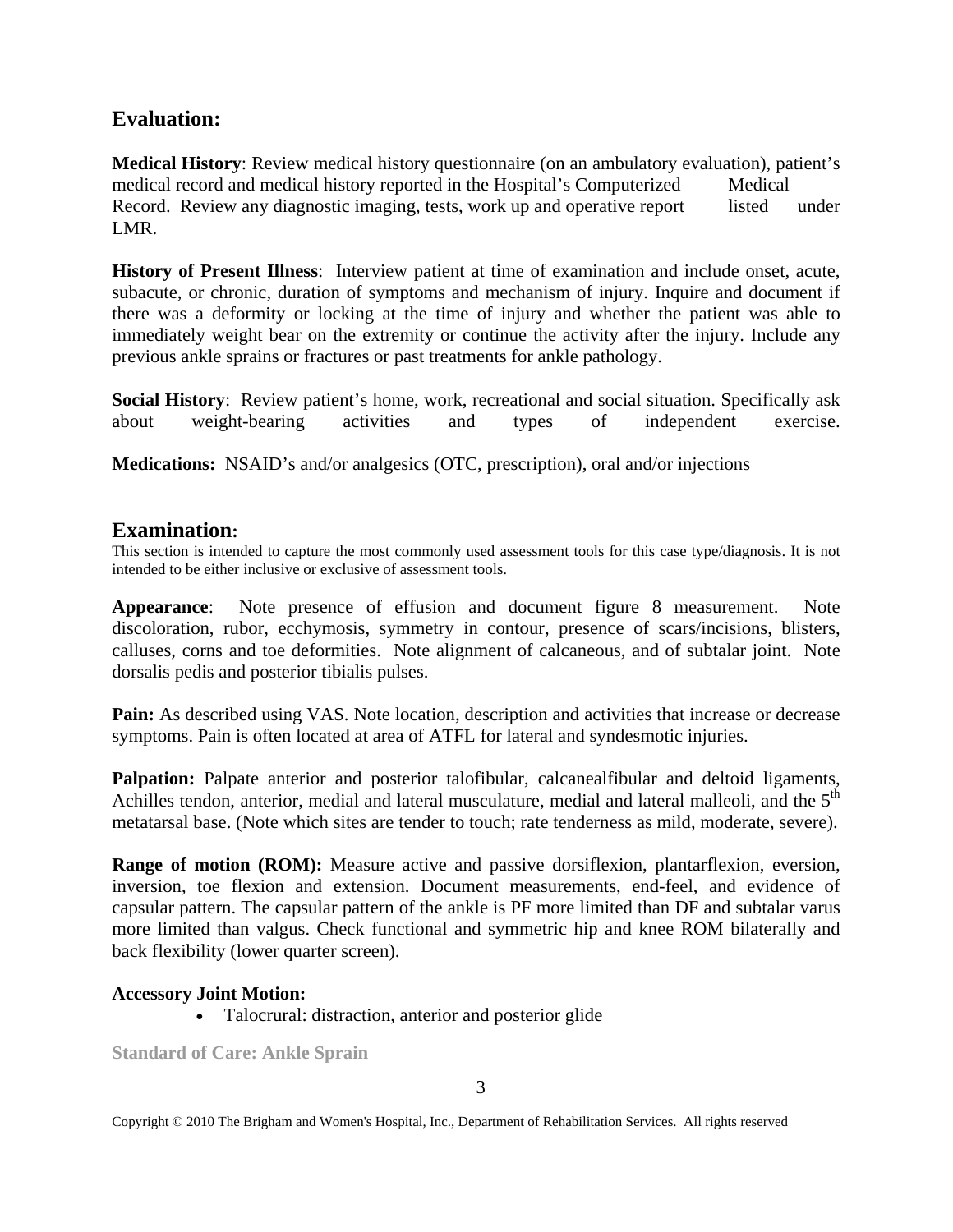- Subtalar: distraction, medial and lateral tilt and glide, tilt medially and laterally
- Cuboid: passive physiological motion and accessory joint glide<sup>10</sup>
- Tarsometatarsal, MTP

**Strength:** Manual Muscle Test hip, knee and ankle motions*.* If the patient is unable to tolerate MMT due to acute sprain or ability to weight-bear resistive isometrics can be used to test plantarflexion, dorsiflexion, eversion, inversion, toe flexion and extension in neutral. May see proximal muscle function changes (gluteus maximus) associated with severe ankle sprain.<sup>11</sup>

**Posture/alignment:** Particularly note lumbar, hip, knee, ankle and foot alignment

**Neurological Testing**: check for loss of sensation or motor weakness. Determine if any nerve damage from injury or past history is present.

- **Motor** Tibial nerve (L4-S3) or peroneal nerve (L4-S2) injury is sometimes seen in severe injuries.<sup>3</sup> -Peroneal nerve motor (AT, EHL, EDL, peroneals) -Tibial nerve motor (gastrocnemius, plantaris, soleus, popliteus, tibialis posterior, FDL, FHL)
- **Sensation:** Changes in sensation affect ankle stability and ability to balance. Local sensory changes can be associated with severe ankle sprain.<sup>11</sup> Tension neuropathy of the superficial peroneal nerve can lead to chronic pain localized to the dorsum of the foot where the nerve exits the fascia of the anterior compartment. Pain is located anterolaterally and reproduced with plantarflexion and decreased with dorsiflexion.<sup>12</sup>

**Functional Outcomes and activities:** Squat, stand on toes, stand on heels, stand on one foot or other with eyes open, stand on one foot or other with eyes closed, (single leg stance or Romberg) stand on toes on one foot or other, walk on toes, run, jump, jump and squat.<sup>7</sup> Choose a functional outcome measure that most appropriately matches patient's abilities at the time of examination.

Timed Get Up and Go test may be indicated for elderly population and may give a reflection of functional compromise.13

LE Functional Scale (LEFS)<sup>14</sup>-a patient self report scale

Patient may not be able to perform all functional tests depending on acuity of injury and prior status such as chronic instability. Tests include information on balance and proprioception.

# **Special Tests 3,4,7,15:**

- Neutral position of talus<sup>7</sup>
- Anterior drawer sign (tests anterior talofibular ligament, with inversion also tests calcaneofibular ligament)<sup>4, 7</sup>
- Talar Tilt (tests calcaneofibular ligament) $4.7$
- Squeeze Test of leg or Distal Tibia-Fibula Compression Test (tests if syndesmosis injury. Fracture, contusion or compression syndrome need to be ruled out) $4,7$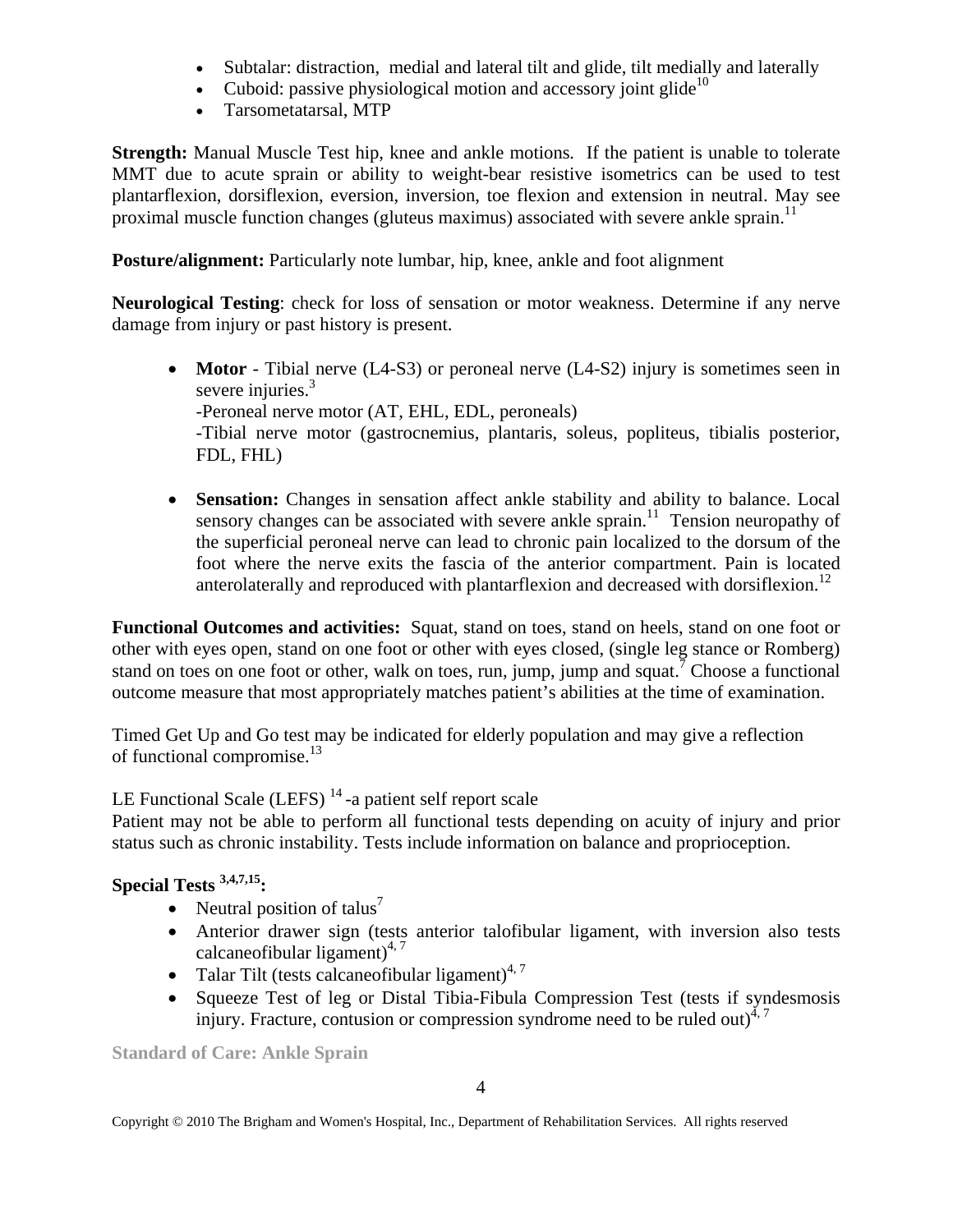- External Rotation Stress Test (tests for syndesmosis injury)<sup>4, 7,15</sup>
- Kleiger Test (tests deltoid ligament) $^7$
- Thompson Test (tests for Achilles tendon rupture)<sup>7</sup>
- Inversion Stress Test (in dorsiflexion to test calcaneofibular, in plantarflexion to test anterior talofibular  $3,7$

#### **Differential Diagnosis**:

- Fracture check for tenderness over medial and lateral malleoli, navicular and  $5<sup>th</sup>$ metatarsal head and ability to weight bear (Ottawa ankle rules).<sup>3</sup>
- Tendon injuries Achilles injury or rupture, Peroneal tendon rupture, subluxation or dislocation, AT tendon rupture, FHL tendon rupture.
- Osteochondral or chondral injuries of talar dome  $3,4$  (pain with weight-bearing, locking or clicking if fragment displaces, tenderness over the lateral aspect of talar dome, radiographs may show small flake of bone from lateral dome of the talus, if negative, a MRI can establish the diagnosis  $16$
- Peroneal or sural nerve irritation

## **Assessment:**

Establish diagnosis by onset, history and clinical examination. Establish need for skilled PT services to reduce/relieve pain and swelling, restore function and decrease risk of recurrence.

**Problem List:** identify impairment(s) and/or dysfunction(s)

- Pain
- Impaired ROM
- Impaired Strength
- Impaired Gait
- Impaired Joint Play
- Impaired balance/proprioception
- Edema
- Impaired Knowledge
- Impaired Functional Mobility

**Prognosis**: A history of previous sprains, fractures or ankle instability will affect the prognosis. Dynamic muscle strength can compensate for ligamentous laxity due to ankle sprain.  $17\cdot20.22$ 

Proprioceptors can also be damaged with this injury and patients often require proprioception training. The type and level of sports activity can affect outcome. Complete recovery from Grade III injuries may be prolonged. Surgical treatment may be needed if continued problems with instability and mechanical problems are documented by stress radiographs even with full course of physical therapy and trial of bracing.

## **Goals**:

- Pain Relief/Reduction
- Protect injured ligaments against re-injury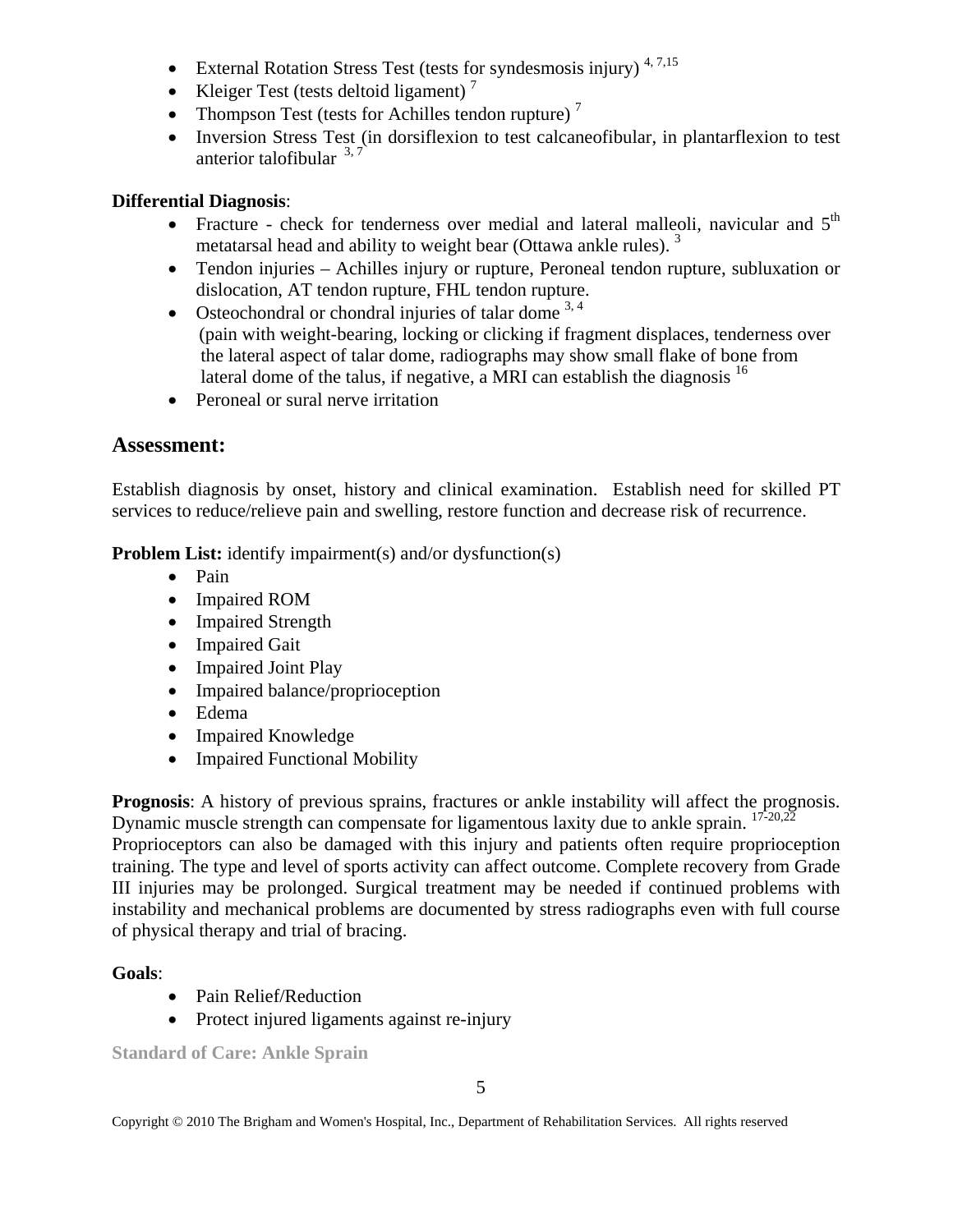- Increased ROM
- Increased Strength
- Maximize Gait
- Maximize Functional Independence
- Increased balance and proprioception
- Independent home exercise program
- Maximize ability to return to previous vocational, avocational and recreational activities

## **Age Specific Considerations**:

- Patients with osteoporosis may be more likely to fracture than sprain
- Decreased proprioception with age

# **Treatment Planning / Interventions**

| <b>Established Pathway</b>  | Yes, see attached. | X No |
|-----------------------------|--------------------|------|
| <b>Established Protocol</b> | Yes, see attached. | X No |

#### **Interventions most commonly used for this case type/diagnosis.**

This section is intended to capture the most commonly used interventions for this case type/diagnosis. It is not intended to be either inclusive or exclusive of appropriate interventions.

Timing of phases varies with severity of sprain<sup>3</sup> and individual healing process.<sup>22</sup>

## **Acute Phase – Days 1-3:**

The goals of this phase are decreasing effusion and pain, protecting from further injury <sup>3</sup> and allowing protected gait as tolerated. Early mobilization can lead to earlier return to work and patient comfort. 23

Also, early mobilization of joints following ligamentous injury actually stimulates collagen bundle orientation and promotes healing although full ligamentous strength is not re-established for several months.<sup>3</sup>

• Pain and Swelling Management: RICE (rest, ice, compression, elevation)

Evidence found for elevation and cold therapy in minimizing edema.<sup>24, 25</sup> Can also consider electrical stimulation (high volt or interferential). No strong evidence for ace wrap, compression pneumatic device, ultrasound, elastoplast. $\sqrt{24-26}$  One study stated contrast bath contraindicated to reduce edema in posterior ankle sprains.  $^{24}$ 

• Protection of injured ligaments from further injury: (taping, splints, pneumatic walking boot, semi-rigid ankle stirrup orthotic**,** lace up brace, cast for severe injuries).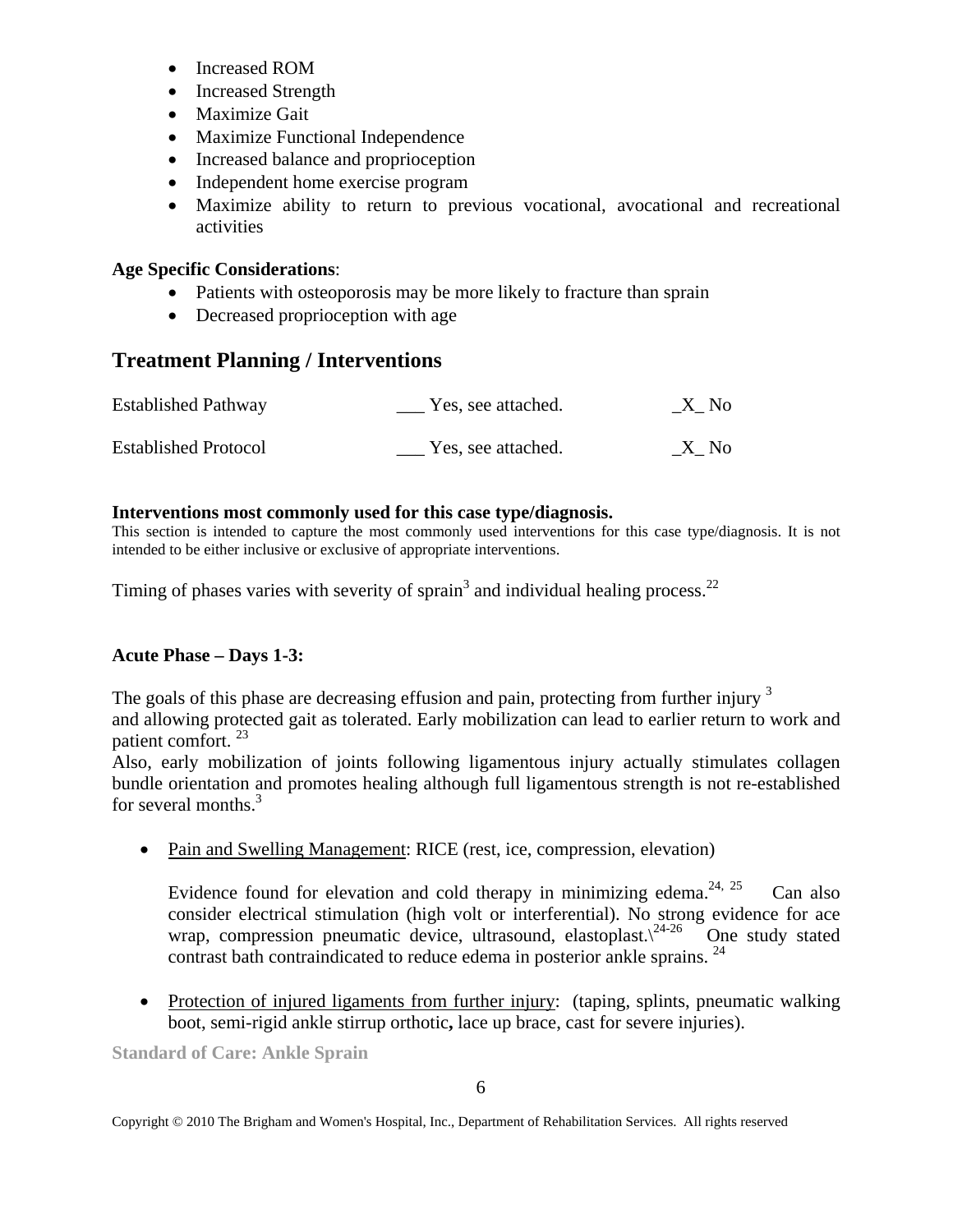Pneumatic walking boot or even a cast may be needed for severe injuries or fracture. Boot may also be indicated if patient cannot normalize gait with a splint.

 A device such as a pneumatic walking boot which restricts motion and protects healing ligamentous tissues but allows weightbearing may help recovery and return to activity. It also allows non weight-bearing exercise such as ROM out of the boot.  $27$ 

 Taping can be open basketweave for acute injuries in athletes. Taping does not provide same degree of protection as strong evertor muscles but muscles may fail to protect against inversion injury due to muscle onset latency therefore external devices may provide protection by doubling resistance to inversion.

However, the patient may experience problems with loosening of the tape.

• Gait : weight-bearing as tolerated The higher the grade of sprain the longer period of time required for pain-free weight bearing.<sup>3</sup> The patient may need assistive devices to normalize pain free gait.

#### **Sub-Acute Phase - 2-4 days to 2 weeks:**

The subacute phase focuses on decreasing and eliminating pain, increasing pain free ROM, protecting from re-injury with bracing or splints, limiting loss of strength and using modalities to decrease effusion.<sup>3</sup>

- Pain and Swelling Management: Modalities can be used to decrease pain and swelling: ice, electrical stimulation (Interferential, HVGS). There is limited evidence for ultrasound.21 *Refer also to acute phase above.*
- Joint mobilization: Talocrural and subtalar joints Adding talocrural joint mobilization to RICE protocol to treat ankle inversion injuries can lead to fewer treatments to regain pain free dorsiflexion and improve stride speed.<sup>28</sup>

The patient may have a restricted posterior glide of the talocrural joint even with restoration of dorsiflexion. If restricted, patient may have residual joint dysfunction. <sup>29</sup> Reid et al<sup>30</sup> found that the talocrural Mulligan Mobilizations with Movement technique<sup>31</sup> improves dorsiflexion range immediately following treatment in patients with lateral ankle sprains. Vincenzino et al  $^{32}$ suggest that that further randomized-controlled trials are needed to evaluate the efficacy of the treatment intervention in mobilizations with movement. They have found that there are trends in the data that support the clinical claim of the rapid decrease in pain and increased function during and after one treatment and subsequently a course of treatment. This rapid pain relief appears to be based on the correction of positional faults with mobilizations with movement.<sup>32</sup>

One needs to determine if the tarsal cuboid is subluxed in a plantar or dorsal direction. This subluxation could be caused by plantar flexion and inversion stresses at the ankle and could result in pain and impaired joint function. Refer to article Mooney article for procedure. <sup>10</sup>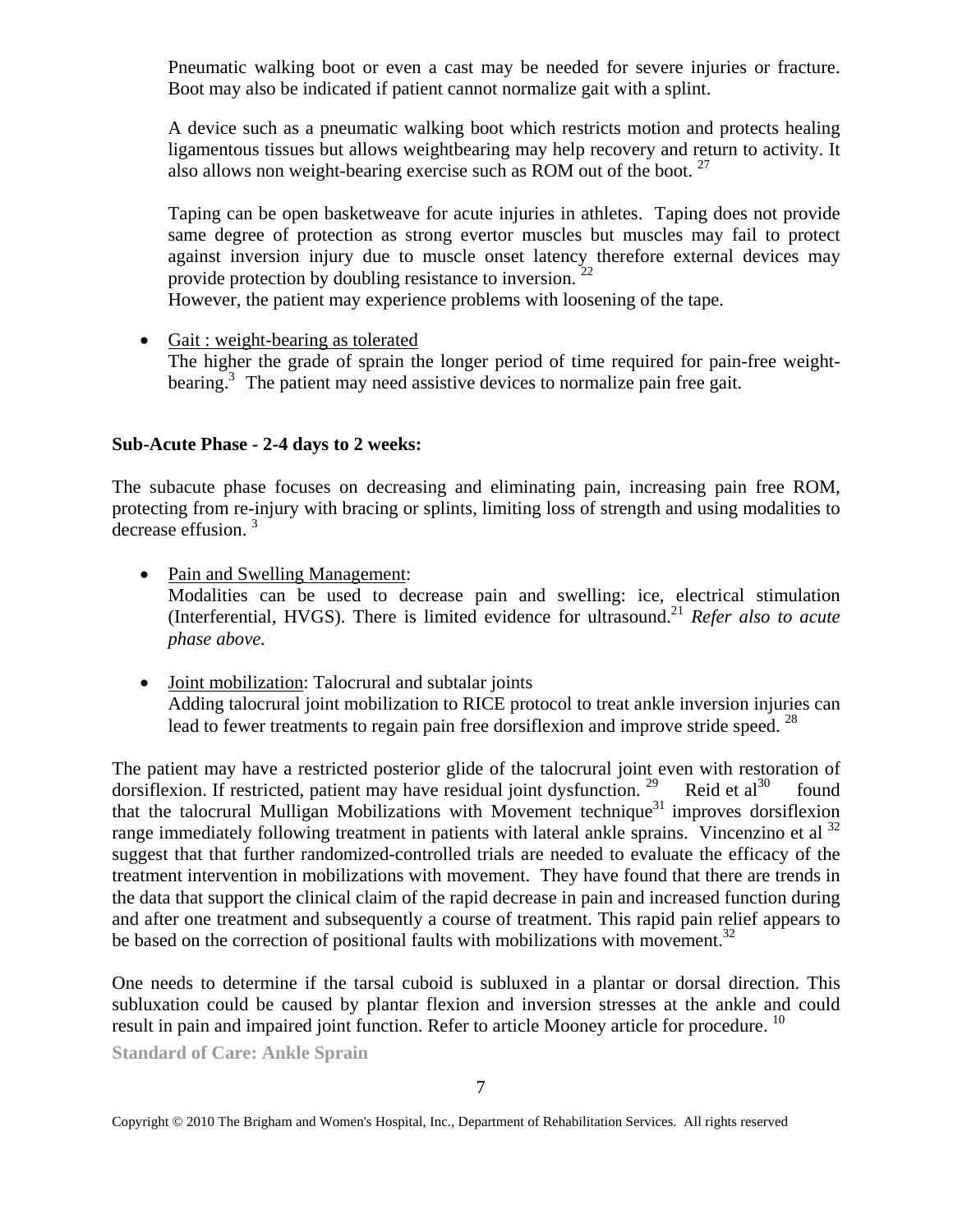- ROM within pain-free range:
	- Start with dorsiflexion and plantarflexion
	- Add inversion and eversion as pain and tenderness over ligaments decrease
	- Stretch gastroc/soleus complex start with non weight bearing and then progress to weight bearing positions
	- Toe curls
	- Ankle alphabet
	- Stationary bike
- Progress gait training: increase weight bearing and decrease need for assistive device as tolerated (as pain decreases and balance allows)
- Strengthening: isometrics to limit loss of strength
- Protection: wean from splints or braces as tolerated and as pain and swelling decrease or provide external support if needed for support or protection (refer to section on protection under Acute Stage).

#### **Rehabilitative Phase – 2-6 weeks post-injury:**

The focus of this phase is on regaining ROM and strength, increasing endurance and neuromuscular performance.

As patient is able to tolerate full weight-bearing:

- Joint Mobilization: continue as needed
- Stretching: Achilles tendon, gastrocnemius, soleus (may also need to stretch into plantarflexion, eversion and inversion)
- Strengthening Exercises: Progression of dorsiflexion, plantarflexion, eversion and inversion from active range of motion exercises to resistive exercises (concentric and eccentric) as pain decreases and ROM increases. Use free weights and exercise bands. Progress to closed chain as ability to weight-bear increases, such as bilateral toe raises progressing to single leg, bilateral squats progressing to single leg squats, step-ups and step-down exercises (preparation for stairs if necessary)

 Study showed improvements in dorsiflexor and evertor strength and in joint position sense for inversion, dorsiflexion and plantar flexion after ankle strengthening exercises in subjects with functionally unstable ankles. Joint position sense changes thought to be due to muscle spindle sensitivity changes in central mechanisms related to spindles and not mechanoreceptor sensitivity.<sup>17</sup>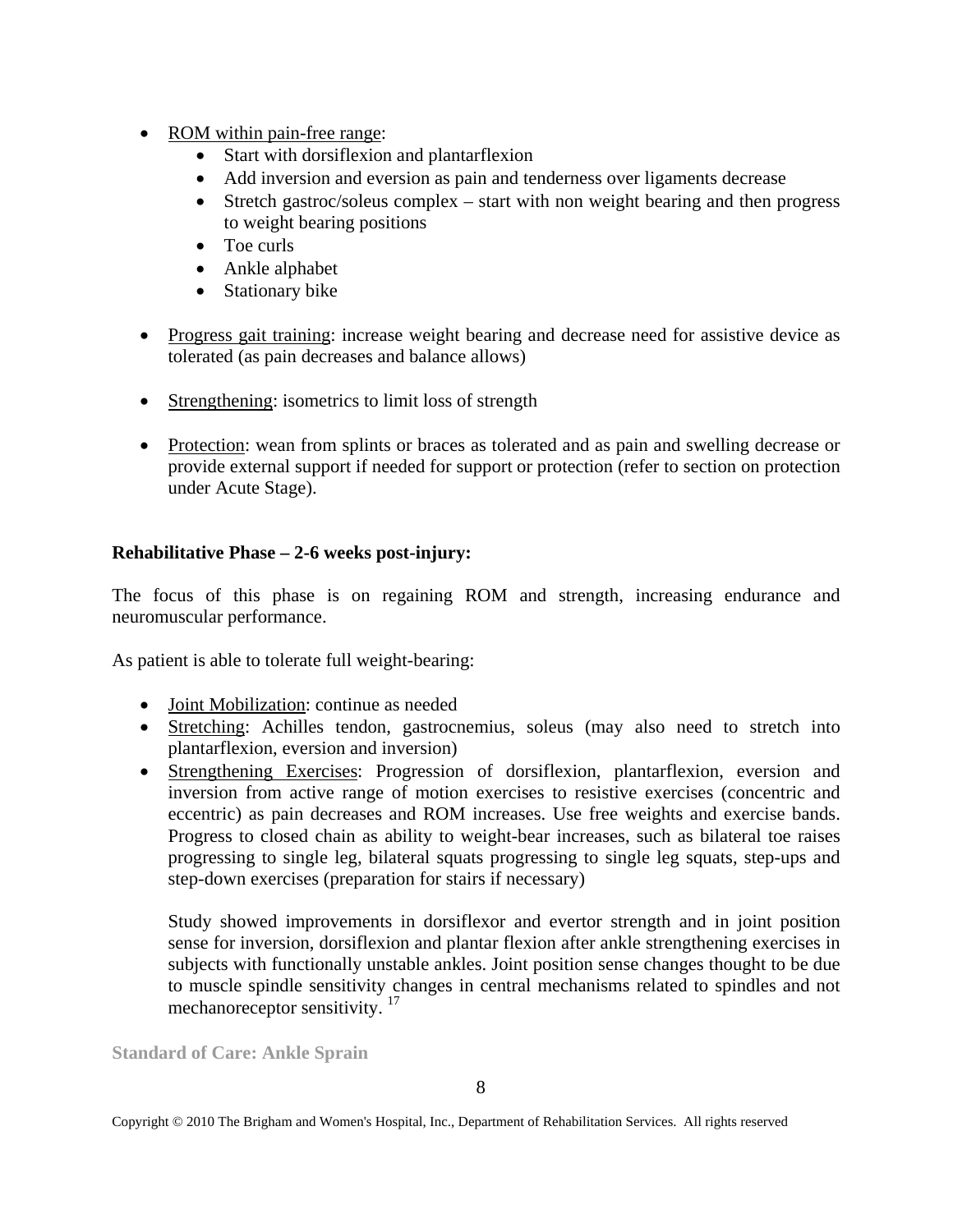- Proprioception Training: Progress from sitting to standing on both and then single leg, eyes open to eyes closed, and reaching with dynamic challenge on level and progressing to uneven surfaces
	- Wobble Board
	- BAPS
	- Foam pad
	- Pillow
	- Star Excursion Balance Activities  $33, 34$

Studies show effectiveness of wobble board training in preventing functional instability<sup>19</sup>, balance training in improving ankle joint proprioception and single leg standing<sup>18</sup> and of combined ankle disk training and non-elastic tape on decreasing postural sway<sup>22</sup>. In another study, proprioception training and peroneal muscle strengthening are affirmed as important in the rehabilitation after ankle injury.<sup>20</sup> Verhagen<sup>35</sup> reported a significant reduction in the ankle sprain risk for volleyball players with a history of ankle sprains when balance board training was used as a regular part of the daily warm-up. Han et al<sup>6</sup> noted that a standing elastic resistance balance program (front pull, back pull, crossover and reverse crossover) elicited meaningful improvements in balance that were retained 4 weeks after training.

- Gait Training: wean from assistive devices as tolerated
- Endurance Activities: swimming, biking, walking, etc.

## **Functional Phase – 6 weeks post-injury:**

The goal of this phase is preparing the patient for return to full activity and function; adding sports specific exercises with goal of returning to sports and recreational activity. Return to sports should be based on patient's ability to perform sports-specific activities when patient has full ankle ROM, normal ankle strength especially of peroneals and dorsiflexors, and no pain or tenderness.

- Progressive strengthening
- Coordination and Agility training Activities to consider depending on patient's ability, recovery and type of vocational/and/or recreational activity the patient will return to:
	- Lunges
	- Hopping (progress bilateral, to injured leg only, whole foot to toes only)
	- Step exercises forward, side to side
	- Running should be progressed when the patient can walk at a face pace without pain, starting on smooth surfaces and progressing to uneven surfaces

**Standard of Care: Ankle Sprain**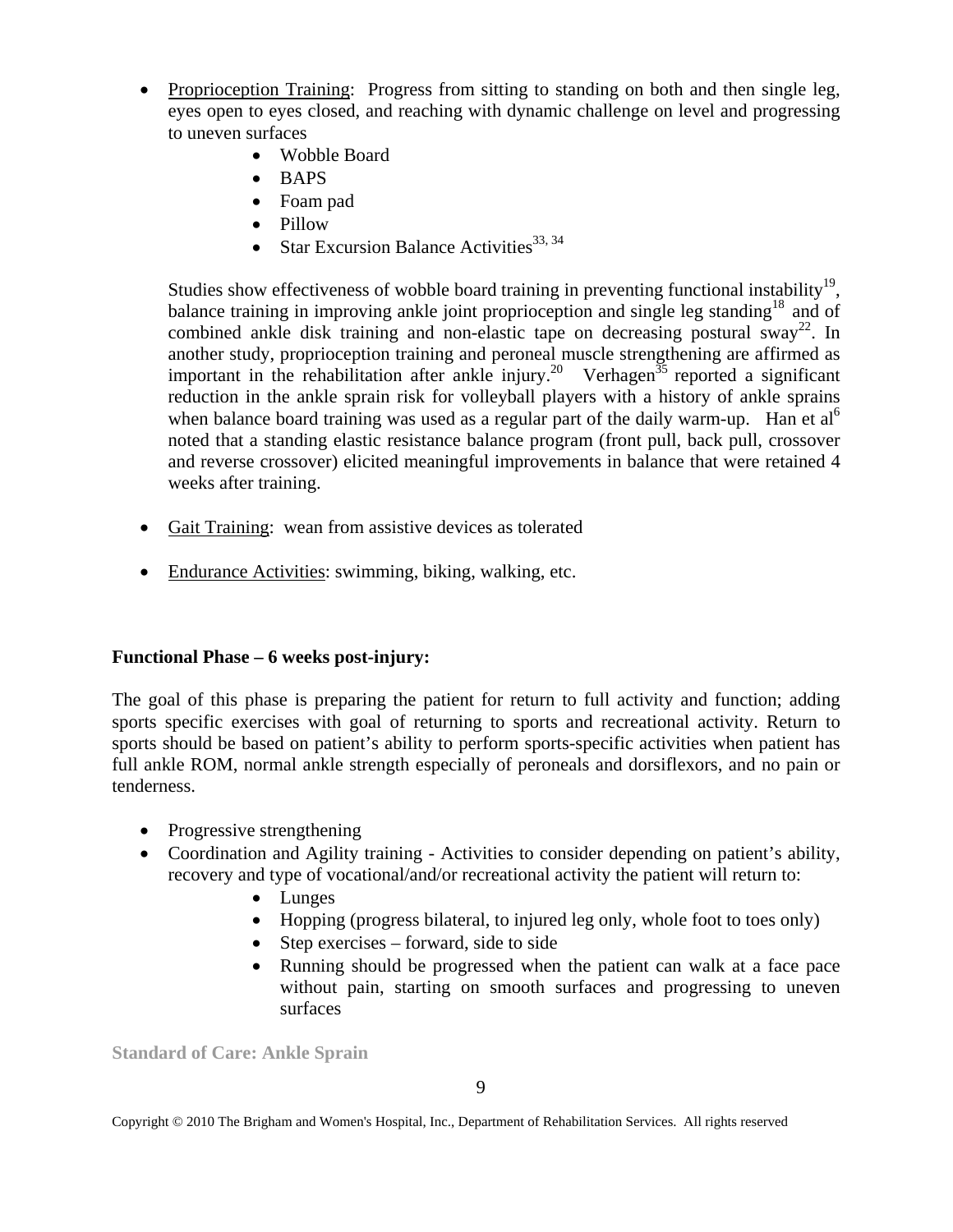- Cutting exercises
- Figure 8's, zig-zags
- Jump rope
- Stairmaster, treadmill, exercise biking

## **Prophylactic Phase - Prevention of Re-Injury: 3, 36**

- Strengthening including dorsiflexion and peroneals
- Functional proprioceptive drills speed, balance, coordination and agility
- Cardiovascular endurance training
- Proper footwear
- Prophylactic External Support determine if there is a need (chronic instability and/or decreased proprioception) for brace, splint, orthotics<sup>37</sup> or taping and obtain physician order as needed. Consider lace-up ankle brace or ankle taping especially for sports with high incidence of ankle injuries (basketball, volleyball, soccer, tennis, and other sports which involve high frequency of stopping, starting and twisting).

 Molded orthotics helped to improve balance scores in the ankle sprain group and to decrease ankle pain during jogging for those with an ankle sprain. Control of the subtalar joint may decrease stress on the injured ligaments (ATFL stressed with excessive pronation) and lead to decreased pain and increased function.<sup>38</sup>

 Orthotics may be useful in reducing increased postural sway seen in patients with ankle injury and facilitating recovery and return to activity.<sup>39</sup>

**Frequency & Duration**: 2x/week for 4-8 weeks (3x/week for first 2 weeks may be indicated for severe pain, swelling or functional impairment)

**Patient / family education:** during each phase include instruction in:

- Pain and swelling management
- Re-injury prevention
- Home exercises
- Use of assistive device, brace or splint
- Footwear

Recommendations and referrals to other providers:

- Orthopedist
- Orthotist
- Rheumatologist
- Podiatrist

# **Re-evaluation**

Standard Time Frame- 30 days or less as appropriate

**Standard of Care: Ankle Sprain**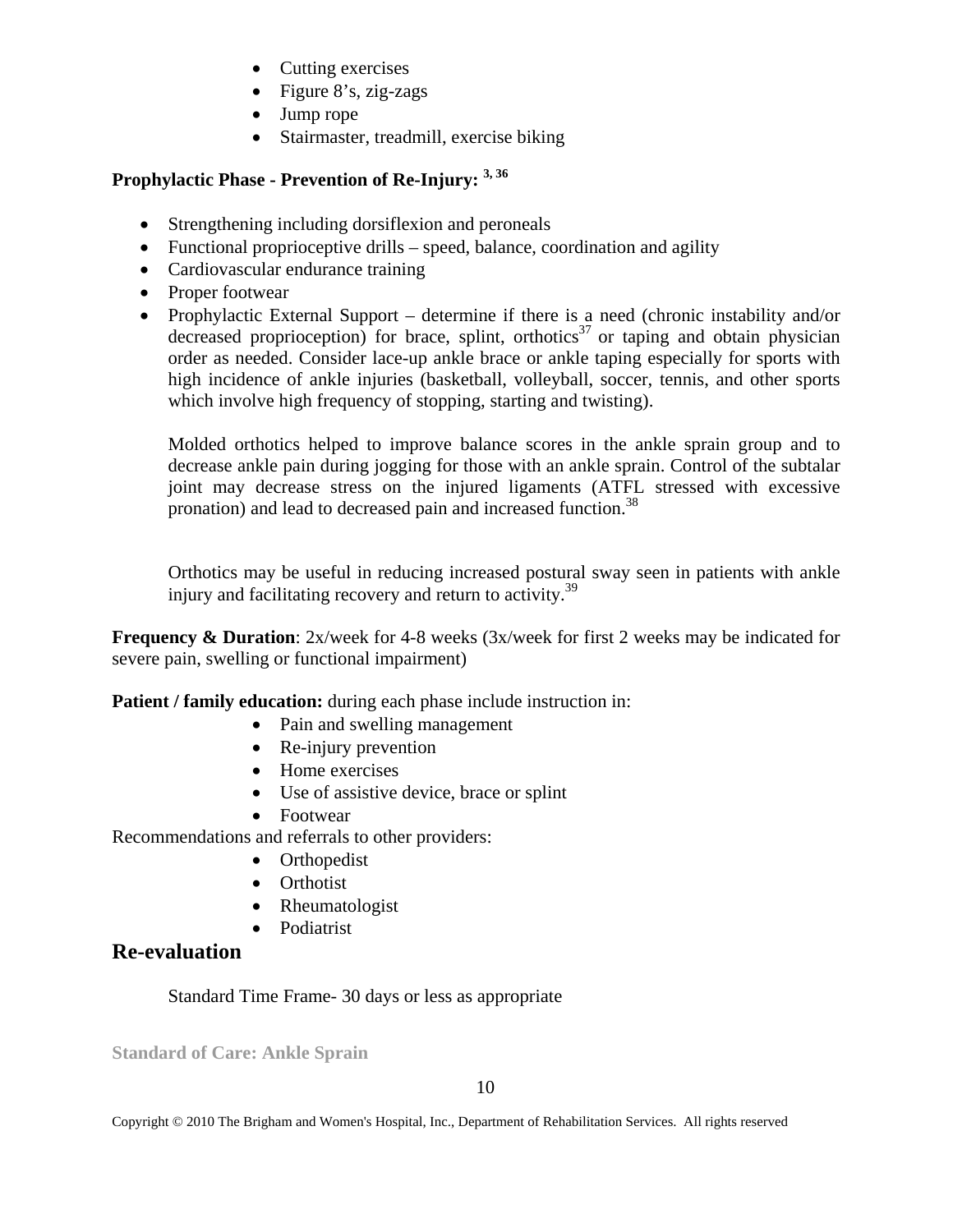Other Possible Triggers: significant change in symptoms, re-injury, or chronic instability and or pain after 8-12 weeks of intervention.

## **Factors which may limit progress or present as complications 3, 4**

Include but not limited to and may require referral back to MD or other specialist:

- Chronic ankle instability- feeling of being unstable, swelling with activity (see surgical management below)
- Impingement scarring of ATFL and joint capsule can lead to intra-articular meniscoid tissue
- Peroneal tendon subluxation –detachment of peroneal retinaculum at insertion on fibula
- Talar dome fracture
- Anterior process fracture of calcaneous bony rather than ligament point tenderness
- Chronic Regional Pain Syndrome

Also refer to differential diagnosis section on page 5.

## **Surgical Management of chronic lateral ankle instability:**

Different surgical procedures have been described in the treatment of lateral ankle instability. The surgical procedures may be described as anatomical or nonanatomical.

#### Anatomical Reconstruction:

In 1966, Brostrom developed a surgical technique in which the anterior talofibular ligament (ATFL) and calcaneofibular ligament (CFL) were attenuated and shortened<sup>40, 41</sup>. However, this procedure was found to create instability at the subtalar joint, and in 1980, Gould developed the modified Brostrom procedure, addressing this instability by suturing the extensor retinaculum to the anterior aspect of the fibula<sup>42</sup>. This aspect of the procedure reinforces the repair but also limits active inversion. The lack of inversion is a known limitation of the procedure but is considered an acceptable outcome given that the purpose of the surgery is to correct the initial instability  $42, 44$ 

#### Nonanatomical Reconstruction:

This surgical procedure involves tenodesis with the peroneal brevis to reconstruct and stabilize the lateral ankle. This procedure is chosen in cases where the patient has general ligamentous laxity, has failed a modified Gould-Brostrom procedure, is obese or if a direct repair isn't indicated because of chronic, repetitive trauma 44-46 .

Krips and colleagues<sup>47</sup> compared the modified Brostrom technique against the Watson-Jones and Cataing tenodesis procedures with a mean follow-up in both groups of over 12 years. They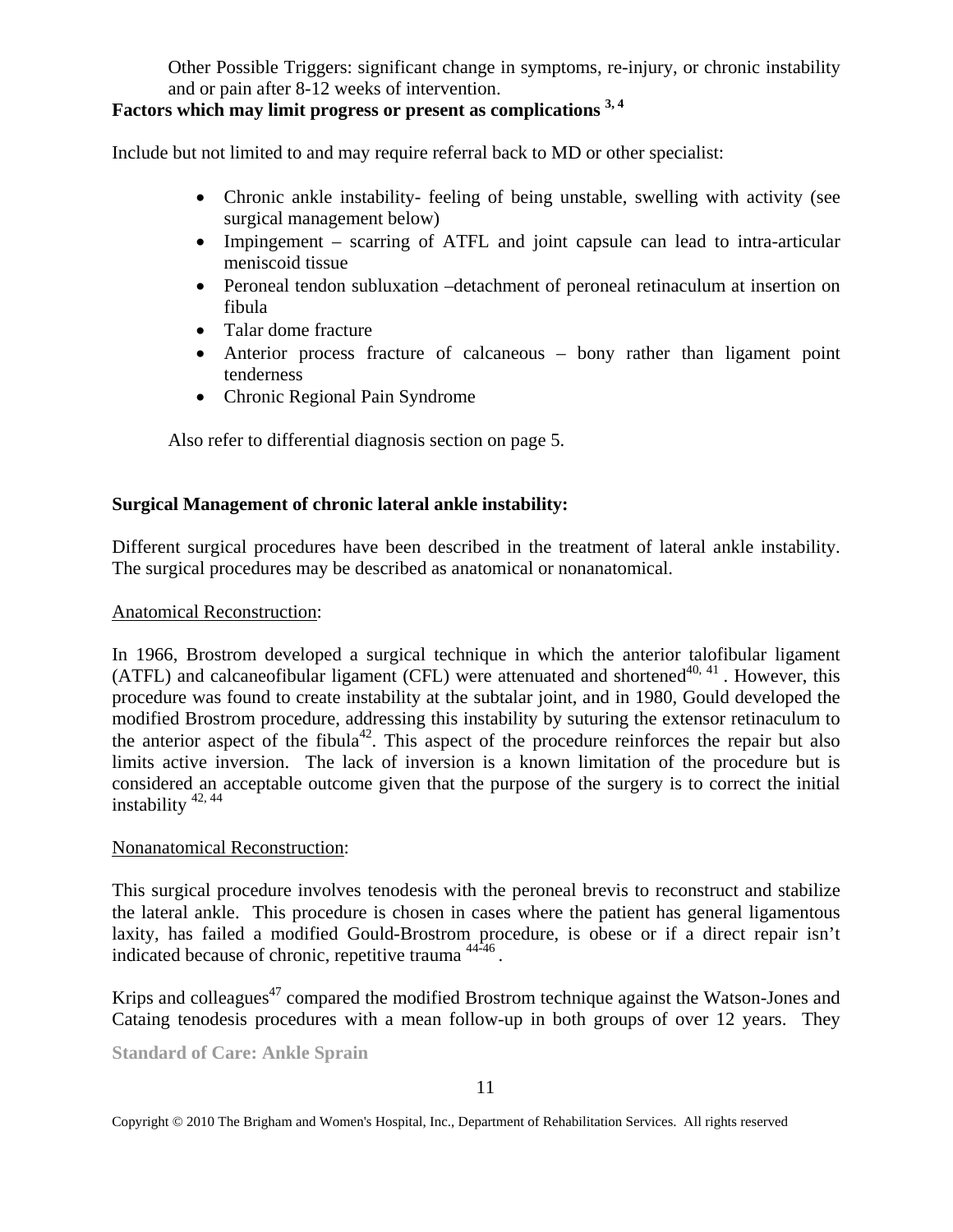found that the tenodesis procedures lead to inferior results with regards to functional and mechanical stability and with overall satisfaction in the long term.

## **Discharge Planning**

#### **Commonly expected outcomes at discharge**:

- Independent functional mobility
- Minimal to no pain or swelling
- Functional ROM and strength
- Independent home exercise program
- Return to work and/or previous avocational and recreational activities

**Transfer of Care:** if applicable

- Patients who are a fall risk, have transportation issues, or significant difficulty walking may benefit from home physical therapy until the patient is safely able to attend outpatient physical therapy.
- Patient will be referred back to physician if worsening symptoms or symptoms do not change.

**Patient's Discharge Instructions**: continue home exercise program as directed. Contact clinic or physician if patient experiences increased symptoms or re-injury.

**Authors:**  Joan H. Casby, PT, June 2006 Updated by: Reviewers: Marie-Josée McKenzie, PT Mike Cowell, PT April , 2010 Janice McInnes, PT

**Standard of Care: Ankle Sprain**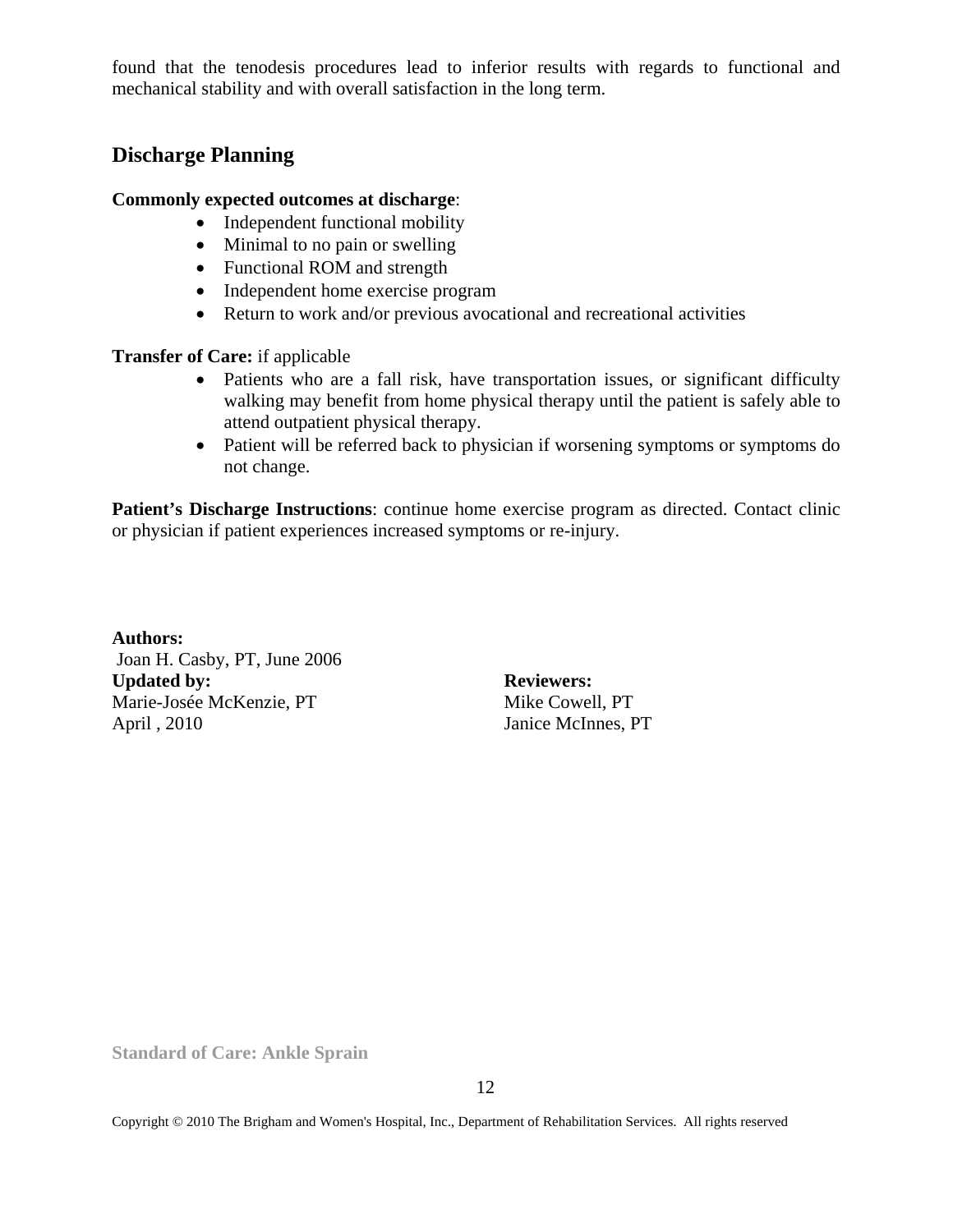#### **REFERENCES**

1. Hupperets MD, Verhagen EA, van Mechelen W. Effect of unsupervised home based proprioceptive training on recurrences of ankle sprain: Randomised controlled trial. *BMJ*. 2009;339:b2684.

2. Garrick JG. The frequency of injury, mechanism of injury, and epidemiology of ankle sprains. *Am J Sports Med*. 1977;5:241-242.

3. Hockenbury, RT, Sammarco, GJ. Evaluation and treatment of ankle sprains: Clinical recommendations for a positive outcome. *The Physician and Sportsmedicine [online]*. 2001;29(2).

4. Rimando M. Ankle Sprain. *emedicine* [serial online]. :April 9, 2005.

5. Hubbard TJ, Cordova M. Mechanical instability after an acute lateral ankle sprain. *Arch Phys Med Rehabil*. 2009;90:1142-1146.

6. Han K, Ricard MD, Fellingham GW. Effects of a 4-week exercise program on balance using elastic tubing as a perturbation force for individuals with a history of ankle sprains. *J Orthop Sports Phys Ther*. 2009;39:246-255.

7. Magee D. Orthopedic physical assessment. 2<sup>nd</sup> Edition, Philadelphia, W.B.Saunders Co., 2002.

**Standard of Care: Ankle Sprain**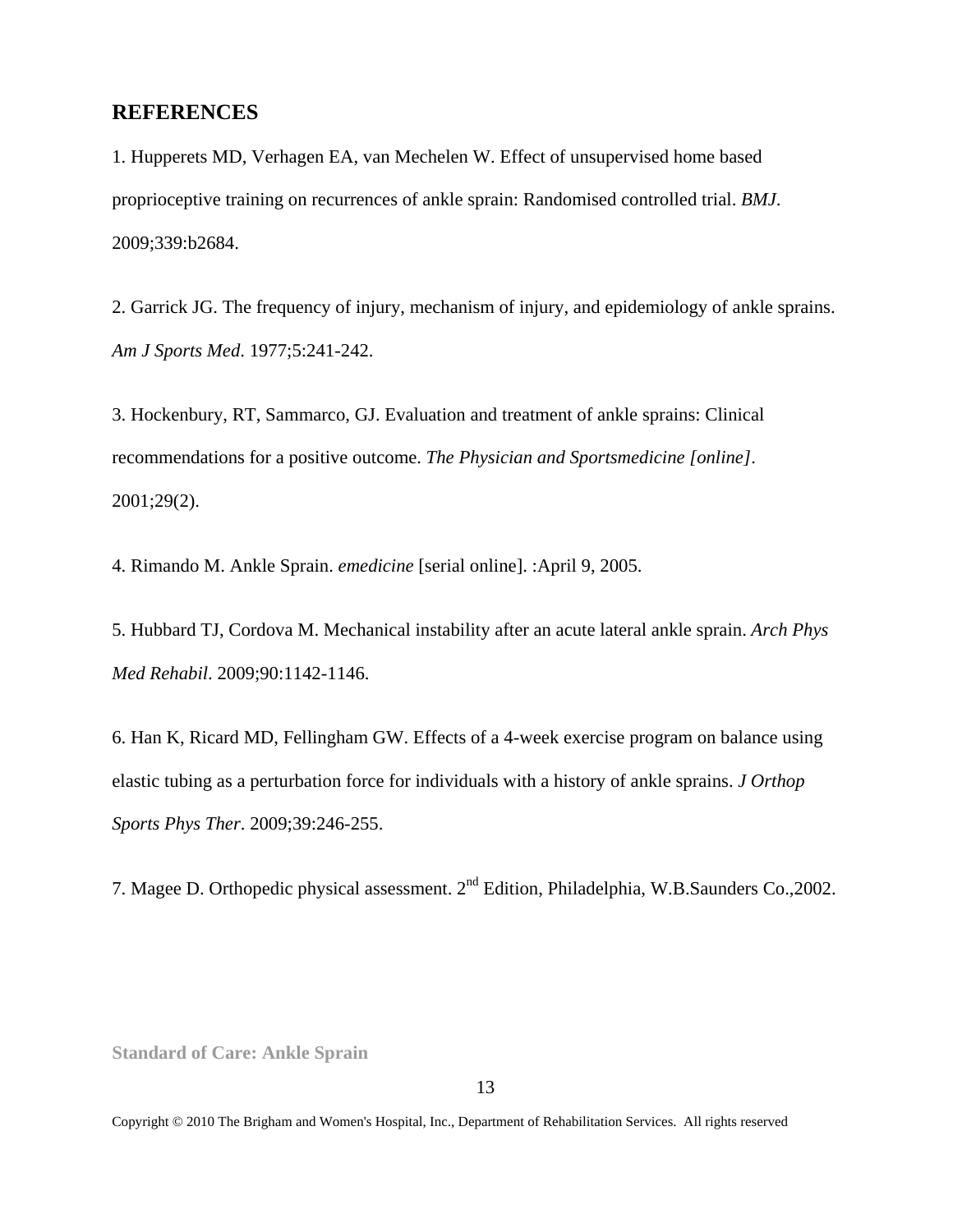8. Willems T, Witvrouw E, Verstuyft J, Vaes P, De Clercq D. Proprioception and muscle strength in subjects with a history of ankle sprains and chronic instability. *J Athl Train*. 2002;37:487-493.

9. van Os AG, Bierma-Zeinstra SM, Verhagen AP, de Bie RA, Luijsterburg PA, Koes BW. Comparison of conventional treatment and supervised rehabilitation for treatment of acute lateral ankle sprains: A systematic review of the literature. *J Orthop Sports Phys Ther*. 2005;35:95-105.

10. Mooney M, Maffey-Ward L. Cuboid plantar and dorsal subluxations: Assessment and treatment. *J Orthop Sports Phys Ther*. 1994;20:220-226.

11. Bullock-Saxton JE. Local sensation changes and altered hip muscle function following severe ankle sprain. *Phys Ther*. 1994;74:17-28; discussion 28-31.

12. Johnston EC HS. Tension neuropathy of the superficial peroneal nerve: Associated conditions and results of release. *Foot and Ankle International*. 1999;20(9):576.

13. Podsiadlo D, Richardson S. The timed "up & go": A test of basic functional mobility for frail elderly persons. *J Am Geriatr Soc*. 1991;39:142-148.

14. Binkley JM, Stratford PW, Lott SA, Riddle DL. The lower extremity functional scale (LEFS): Scale development, measurement properties, and clinical application. north american orthopaedic rehabilitation research network. *Phys Ther*. 1999;79:371-383.

15. Beumer A, Swierstra BA, Mulder PG. Clinical diagnosis of syndesmotic ankle instability: Evaluation of stress tests behind the curtains. *Acta Orthop Scand*. 2002;73:667-669.

**Standard of Care: Ankle Sprain**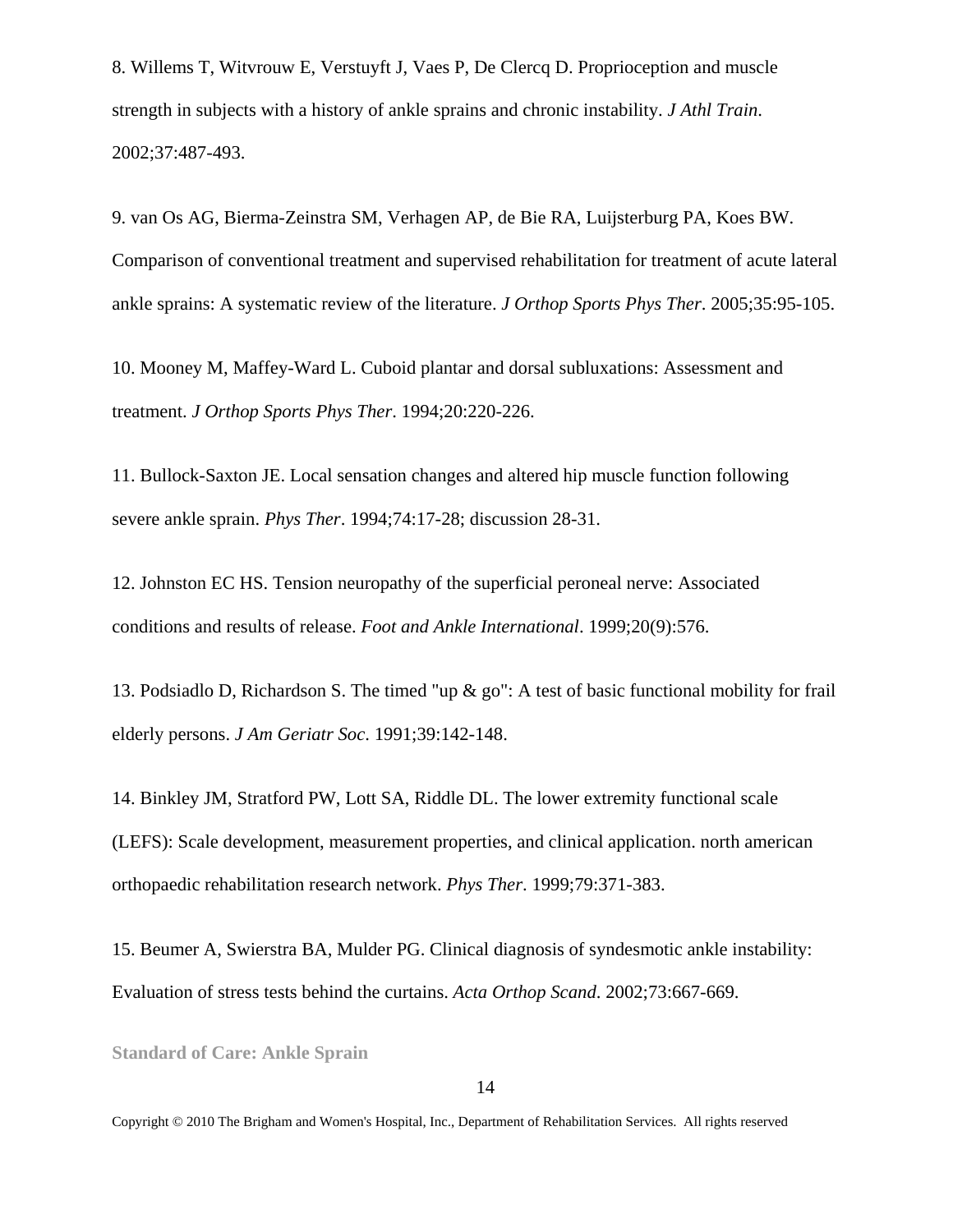16. Thordarson D. Detecting and treating common foot and ankle fractures: Part 1: The ankle and hindfoot. *The Physician and Sportsmedicine*. 1996;24(9):29.

17. Docherty CL, Moore JH, Arnold BL. Effects of strength training on strength development and joint position sense in functionally unstable ankles. *J Athl Train*. 1998;33:310-314.

18. Rozzi SL, Lephart SM, Sterner R, Kuligowski L. Balance training for persons with functionally unstable ankles. *J Orthop Sports Phys Ther*. 1999;29:478-486.

19. Wester JU, Jespersen SM, Nielsen KD, Neumann L. Wobble board training after partial sprains of the lateral ligaments of the ankle: A prospective randomized study. *J Orthop Sports Phys Ther*. 1996;23:332-336.

20. Willems T, Witvrouw E, Verstuyft J, Vaes P, De Clercq D. Proprioception and muscle strength in subjects with a history of ankle sprains and chronic instability. *J Athl Train*. 2002;37:487-493.

21. Williamson JB, George TK, Simpson DC, Hannah B, Bradbury E. Ultrasound in the treatment of ankle sprains. *Injury*. 1986;17:176-178.

22. Zoch C, Fialka-Moser V, Quittan M. Rehabilitation of ligamentous ankle injuries: A review of recent studies. *Br J Sports Med*. 2003;37:291-295.

23. Eiff MP, Smith AT, Smith GE. Early mobilization versus immobilization in the treatment of lateral ankle sprains. *Am J Sports Med*. 1994;22:83-88.

**Standard of Care: Ankle Sprain**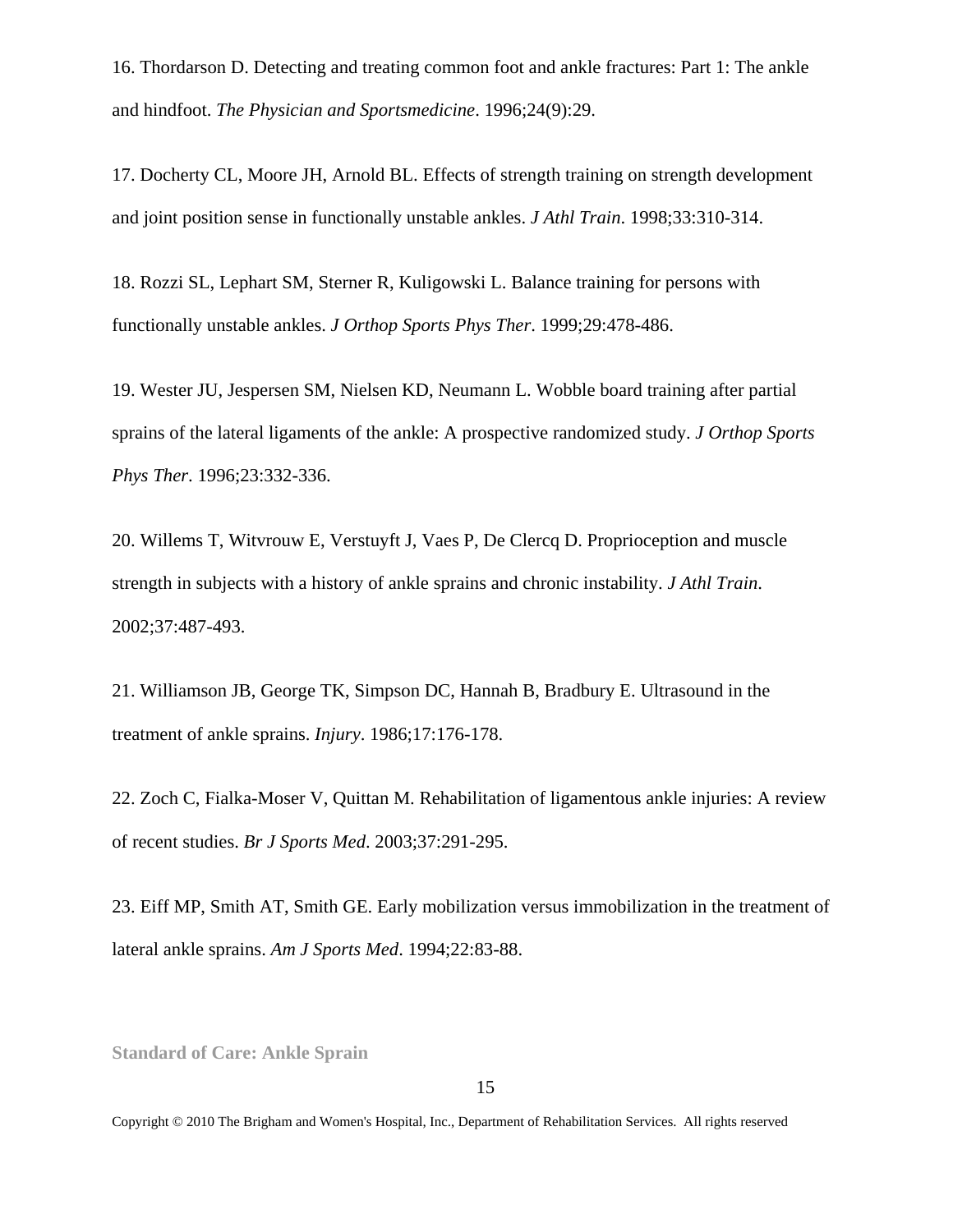24. Cote DJ, Prentice WE,Jr, Hooker DN, Shields EW. Comparison of three treatment procedures for minimizing ankle sprain swelling. *Phys Ther*. 1988;68:1072-1076.

25. Rucinkski TJ, Hooker DN, Prentice WE, Shields EW, Cote-Murray DJ. The effects of intermittent compression on edema in postacute ankle sprains. *J Orthop Sports Phys Ther*. 1991;14:65-69.

26. Makuloluwe RT, Mouzas GL. Ultrasound in the treatment of sprained ankles. *Practitioner*. 1994;20:220-226.

27. Glasoe WM, Allen MK, Awtry BF, Yack HJ. Weight-bearing immobilization and early exercise treatment following a grade II lateral ankle sprain. *J Orthop Sports Phys Ther*. 1999;29:394-399.

28. Green T, Refshauge K, Crosbie J, Adams R. A randomized controlled trial of a passive accessory joint mobilization on acute ankle inversion sprains. *Phys Ther*. 2001;81:984-994.

29. Denegar CR, Hertel J, Fonseca J. The effect of lateral ankle sprain on dorsiflexion range of motion, posterior talar glide, and joint laxity. *J Orthop Sports Phys Ther*. 2002;32:166-173.

30. Reid A, Birmingham TB, Alcock G. Efficacy of mobilization with movement for patients with limited dorsiflexion after ankle sprain: A crossover trial. *Physiother Can*. 2007;59:166.

31. Mulligan BR. *Manual Therapy. "Nags", "Snags", "MWMS" etc.* 5th ed. Wellington, New Zealand: Plane View Services Ltd; 2004.

**Standard of Care: Ankle Sprain**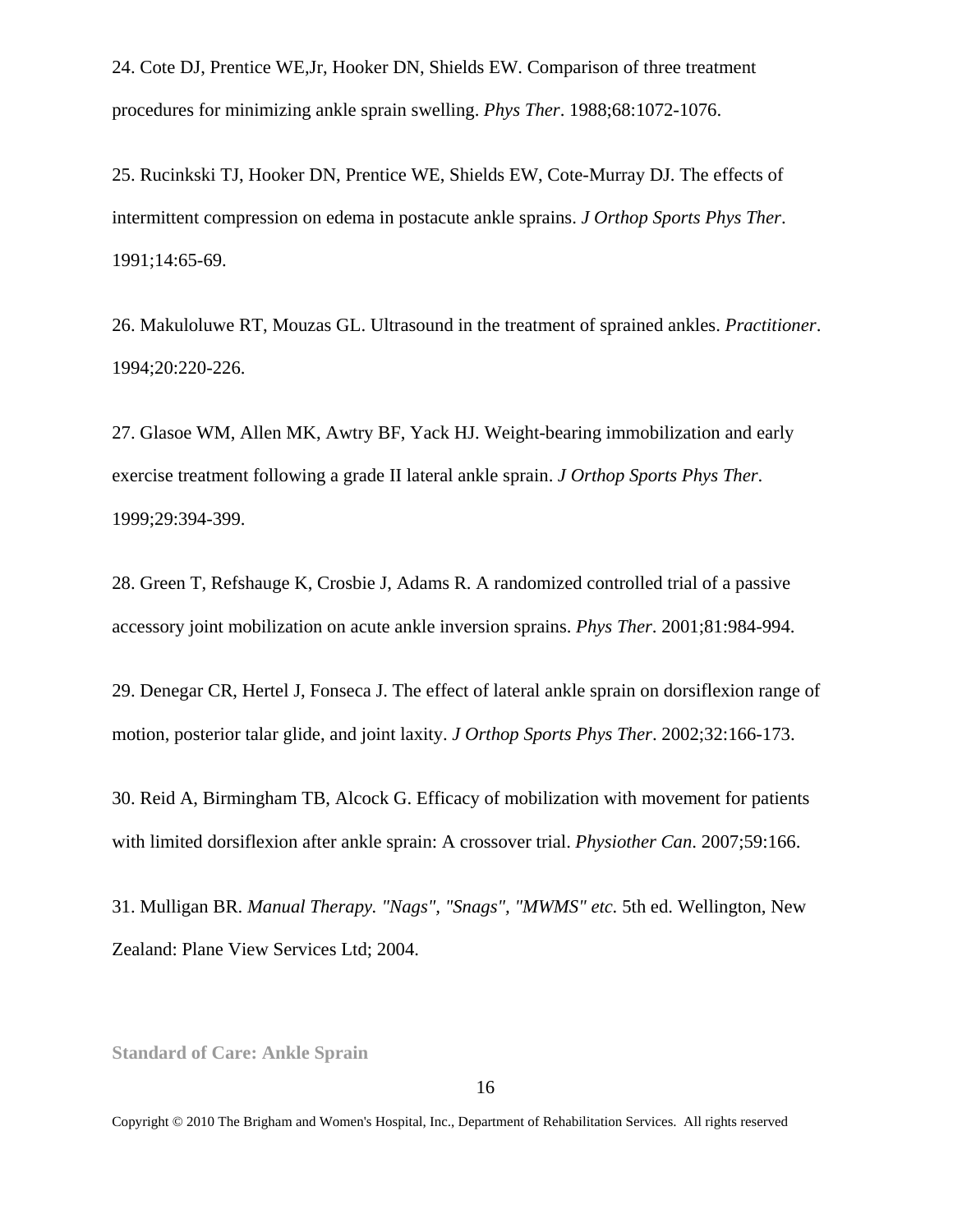32. Vicenzino B, Paungmali A, Teys P. Mulligan's mobilization-with-movement, positional faults and pain relief: Current concepts from a critical review of literature. *Man Ther*. 2007;12:98-108.

33. Olmstead LC, Carcia CR, Hertel J, Shultz SJ. Efficacy of the star excursion balance tests in detecting reach deficits in subjects with chronic ankle instability. *Journal of Athletic Training*. 2002;37:501.

34. Kinzey SJ, Armstrong CW. The reliability of the star-excursion test in assessing dynamic balance. *J Orthop Sports Phys Ther*. 1998;27:356-360.

35. Verhagen EA, Van der Beek AJ, Bouter LM, Bahr RM, Van Mechelen W. A one season prospective cohort study of volleyball injuries. *Br J Sports Med*. 2004;38:477-481.

36. Willems TM, Witvrouw E, Delbaere K, Mahieu N, De Bourdeaudhuij I, De Clercq D. Intrinsic risk factors for inversion ankle sprains in male subjects: A prospective study. *Am J Sports Med*. 2005;33:415-423.

37. Guskiewicz KM, Perrin DH. Effect of orthotics on postural sway following inversion ankle sprain. *J Orthop Sports Phys Ther*. 1996;23:326-331.

38. Orteza LC, Vogelbach WD, Denegar CR. The effect of molded and unmolded orthotics on balance and pain while jogging following inversion ankle sprain. *J Athl Train*. 1992;27:80-84.

39. Guskiewicz KM, Perrin DH. Effect of orthotics on postural sway following inversion ankle sprain. *J Orthop Sports Phys Ther*. 1996;23:326-331.

**Standard of Care: Ankle Sprain**